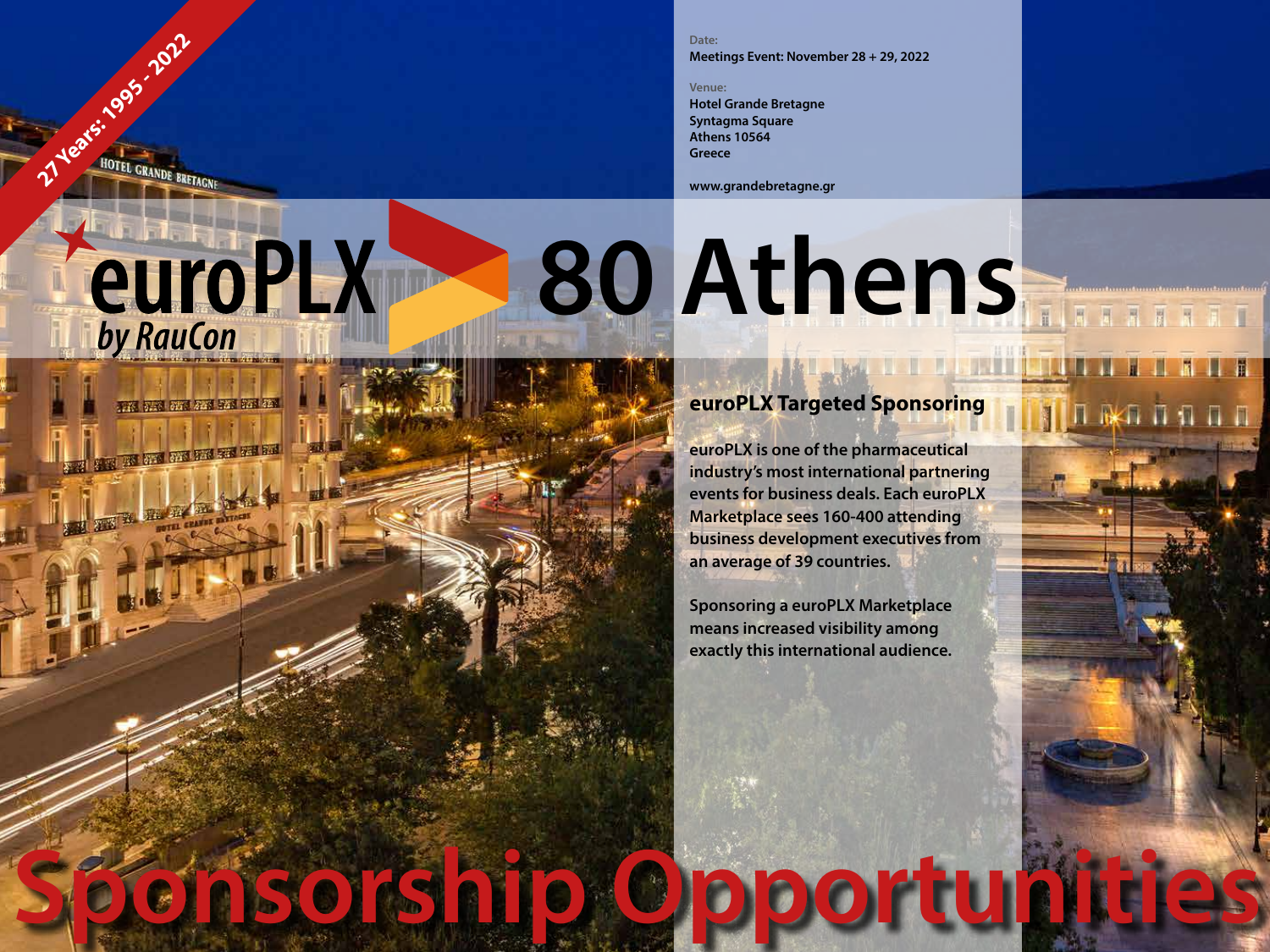

## euroPLX 80 Athens (Greece) Meetings Event: November 28 + 29, 2022

# Hotel Grande Bretagne **Sponsoring euroPLX 80 Athens**

The euroPLX 80 Athens meetings event will be held at the Hotel Grande Bretagne (http://www. grandebretagne.gr) which is situated right in the heart of Athens. euroPLX 80 Athens is limited to 220 business development executives from all over the world. Sponsoring this event will be an excellent opportunity to expose your company to a select group of decision makers in an outstanding environment.

Renowned as one of the best hotels in Greece, this conference hotel rises to the occasion of the 3rd Marketplace in euroPLX's 27th year. The multi-awarded 5 star Hotel Grande Bretagne is part of the Starwood Group's Luxury Collection Hotels. It is within walking distance of exclusive shopping areas, museums and the business district.

| <b>euroPLX Sponsorship Options</b>                                                                                                                              |           |            |            |               |
|-----------------------------------------------------------------------------------------------------------------------------------------------------------------|-----------|------------|------------|---------------|
| Feature                                                                                                                                                         | Platinum  | Gold       | Silver     | <b>Bronze</b> |
| Monday Evening euroPLX Business Networking Dinner                                                                                                               | Yes       | N/A        | N/A        | N/A           |
| Exhibition Stand*                                                                                                                                               | N/A       | <b>Yes</b> | Yes        | none          |
| Entry entitlement for two people to assist with stand                                                                                                           | N/A       | <b>Yes</b> | <b>Yes</b> | none          |
| Company logo + hyperlink on www.raucon.com Marketplace section until taken offline                                                                              | Yes       | <b>Yes</b> | Yes        | <b>Yes</b>    |
| Company logo on the cover page of the event document package (PDF)                                                                                              | Yes       | <b>Yes</b> | Yes        | <b>Yes</b>    |
| Company logo on the cover page of the "Who is Who?" (print)                                                                                                     | Yes:      | <b>Yes</b> | <b>Yes</b> | <b>Yes</b>    |
| Full page A5 colour advertisement in the "Who is Who?" (print)                                                                                                  | Yes       | <b>Yes</b> | none       | <b>Yes</b>    |
| Literature on media table near entrance                                                                                                                         | N/A       | N/A        | N/A        | Yes           |
| Price (Value Added Tax to be added for customers with residence in Germany)                                                                                     | (at cost) | €5,000     | €3,500     | €2,000        |
| * An exhibition stand will consist of a table (length 160 - 180 cm) to place laptop and literature with space behind for a pop-up stand of 200 cm maximum width |           |            |            |               |

#### **Dinner (Platinum) Sponsorship**

The Platinum Dinner Sponsor will cater the traditional euroPLX Business Networking Dinner which is held in the evening of the first meetings event day (Monday). The Sponsor will plan, organise and pay for an evening event (meals, beverages; dinner room rental if required) and all additional features entirely on his own. The Sponsor will be responsible for the entire dinner, its organisation and accounting towards the hotel or outside restaurant where the dinner will take place.

#### **Additional Exhibition Stand**

The Dinner (Platinum) sponsorship may be combined with an exhibition stand plus entry entitlement for 2 people to assist with stand for a surcharge of €2,600.